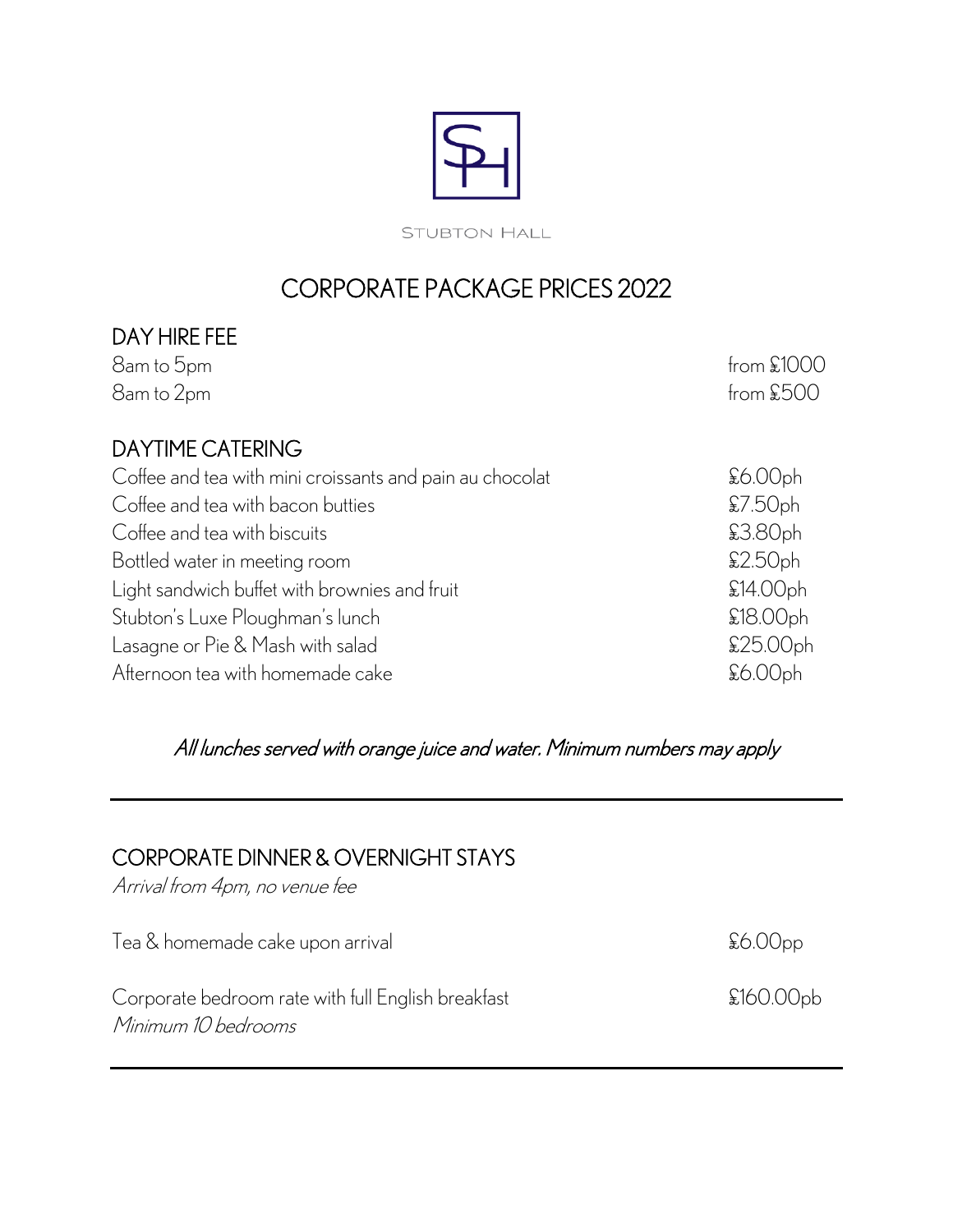### CORPORATE F&B PACKAGES

|                         | Basic   | Standard | Premium |
|-------------------------|---------|----------|---------|
| Welcome drink           | £8.00   | £9.50    | \$11.50 |
| Three course al a carte | \$43.00 | £48.00   | 53.00   |
| 1/2 bottle p/h          | \$11.00 | \$13.50  | \$14.50 |
| TOTAL PRICE p/h         | £62.00  | £71.00   | £79.00  |

NB: It is possible to remove an item. If for example the client doesn't want a welcome drink it can be removed. However, please be aware that there is a 30 PERSON MINIMUM on these packages.

#### All prices include VAT at 20%

## 24 Hour Rate

| <b>Basic</b>             | Price    | Premium          | Price    |
|--------------------------|----------|------------------|----------|
| Accommodation            | \$140.00 | Accommodation    | \$160.00 |
| <b>Breakfast</b>         | $\Omega$ | <b>Breakfast</b> | f(       |
| Lunch                    | £14.00   | Lunch            | \$22.00  |
| Buffet Dinner (1 Course) | \$27.00  | 3 Course Dinner  | £53.00   |
| Miscellaneous            | \$10.00  | Miscellaneous    | \$10.00  |
| <b>TALC</b>              | \$19100  | Total            | \$245.00 |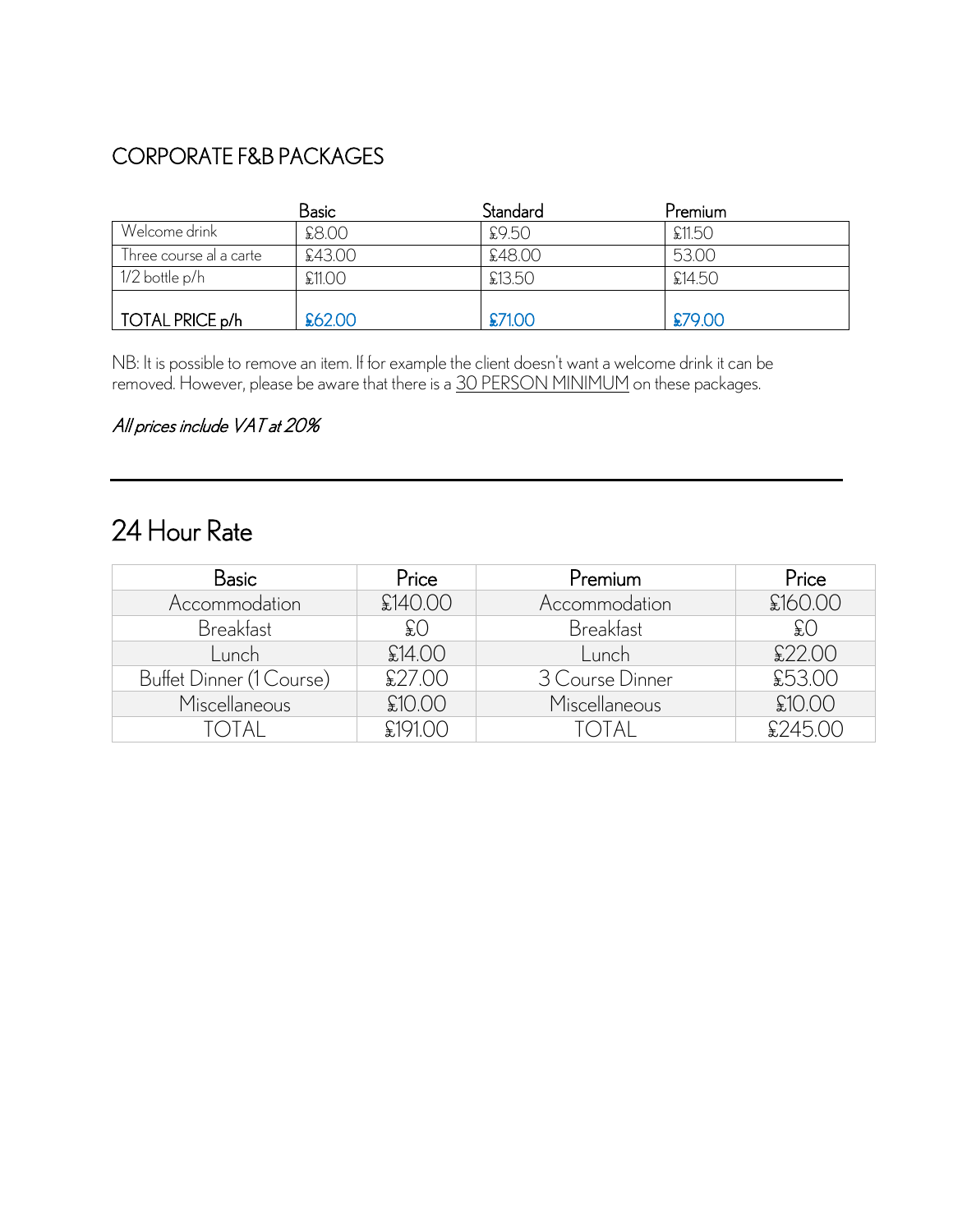| Day<br>Delegate<br>Rate<br>$(08.00 - 17.00)$ | Under 50<br>Delegates<br>£51.50<br>50-99<br>Delegates<br>£47.00<br>$100+$<br>Delegates<br>\$44.50 | Exclusive use of the house and grounds<br>Traditional décor<br>Unlimited tea & coffee and biscuits Lunch -<br>Menus provided prior to event Delegate<br>stationery<br>Fresh fruit bowl in meeting room<br>$\bullet$<br>Mineral water and confectionery<br>$\bullet$<br>LCD projector and $6 \times 8$ screen, flip charts and<br>pens<br>Ample free parking for all delegates<br>Free WiFi<br>Discounted accommodation for organiser prior<br>to event |
|----------------------------------------------|---------------------------------------------------------------------------------------------------|--------------------------------------------------------------------------------------------------------------------------------------------------------------------------------------------------------------------------------------------------------------------------------------------------------------------------------------------------------------------------------------------------------------------------------------------------------|
| Half Day<br>Rate<br>$(08.00 - 14.00)$        | Under 50<br>Delegates<br>£31.50<br>50-99<br>Delegates<br>$100+$<br>Delegates<br>£24.50            | Exclusive use of the house and grounds<br>Traditional décor<br>Unlimited tea & coffee and biscuits Lunch -<br>Menus provided prior to event Delegate<br>stationery<br>Fresh fruit bowl in meeting room<br>Mineral water and confectionery<br>LCD projector and $6 \times 8$ screen, flip charts and<br>pens<br>Ample free parking for all delegates<br>Free WiFi<br>Discounted accommodation for organiser prior<br>to event                           |

\* DD and HDD rates are inclusive of venue hire and VAT with a 30 person minimum. A venue fee will be added for anything under. If accommodation or evening meal is required, these will be added on as additional charges.